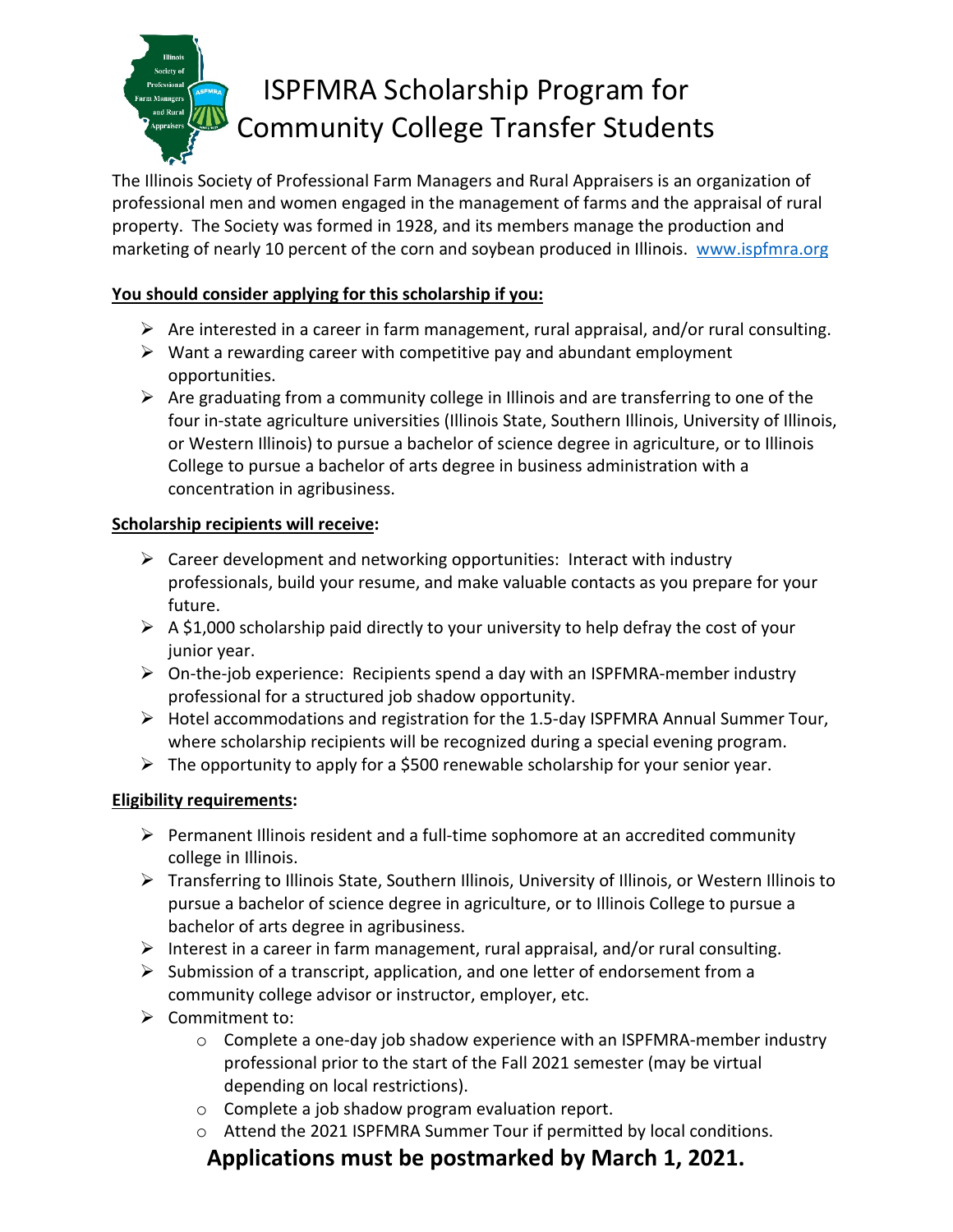# **ISPFMRA Community College Transfer Scholarship Program**

|                                                                                                                                                       | Name and amount of other scholarships received while enrolled at community college:                                                               |
|-------------------------------------------------------------------------------------------------------------------------------------------------------|---------------------------------------------------------------------------------------------------------------------------------------------------|
|                                                                                                                                                       | Number of hours spent working during school year while enrolled at community college:                                                             |
| <b>Community College and University information:</b>                                                                                                  |                                                                                                                                                   |
|                                                                                                                                                       |                                                                                                                                                   |
|                                                                                                                                                       |                                                                                                                                                   |
| college:                                                                                                                                              | Activities, leadership experience, awards, and honors received while enrolled at community                                                        |
|                                                                                                                                                       |                                                                                                                                                   |
|                                                                                                                                                       |                                                                                                                                                   |
| Intended minor (if applicable):<br>Briefly explain your career goals and why you are interested in a car<br>rural appraisal, and/or rural consulting. | $\blacksquare$<br><b>Illinois</b><br>Society of<br><b>Professional</b><br><b>ASFMRA</b><br><b>Farm Managers</b><br>and Rural<br><b>Appraisers</b> |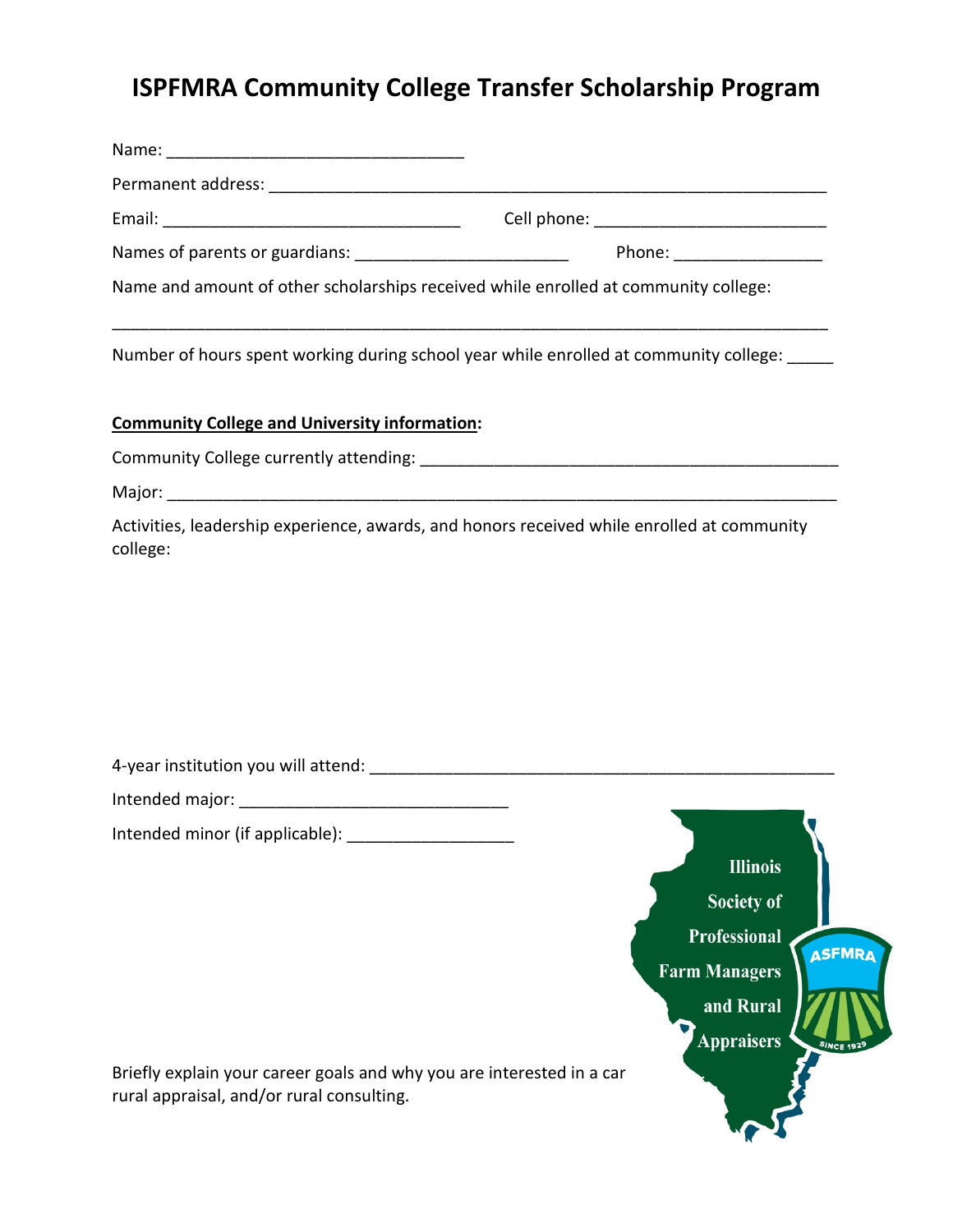**Job Shadow Experience**: You can suggest an ISPFMRA-member farm management, rural appraisal, or rural consulting professional for your job shadow experience, or the ISPFMRA can place you with an industry professional. Please indicate your preference below:

If possible, I would like to complete the job shadow experience with (please provide name and location): Have you already contacted this individual about possibly hosting your job shadow experience? \_\_\_\_\_\_ Yes \_\_\_\_\_\_\_ No I prefer that the ISPFMRA pair with me with a job shadow mentor. Please indicate your preference for this mentor to be near your:<br>
Community College (if difference for this mentor) Community College (if different than your home) \_\_\_\_\_ 4-year institution \_\_\_\_\_ No preference

## **ISPFMRA Community College Transfer Scholarship Program Letter of Endorsement**

**(To be completed by a Community College advisor or instructor, employer, etc.)**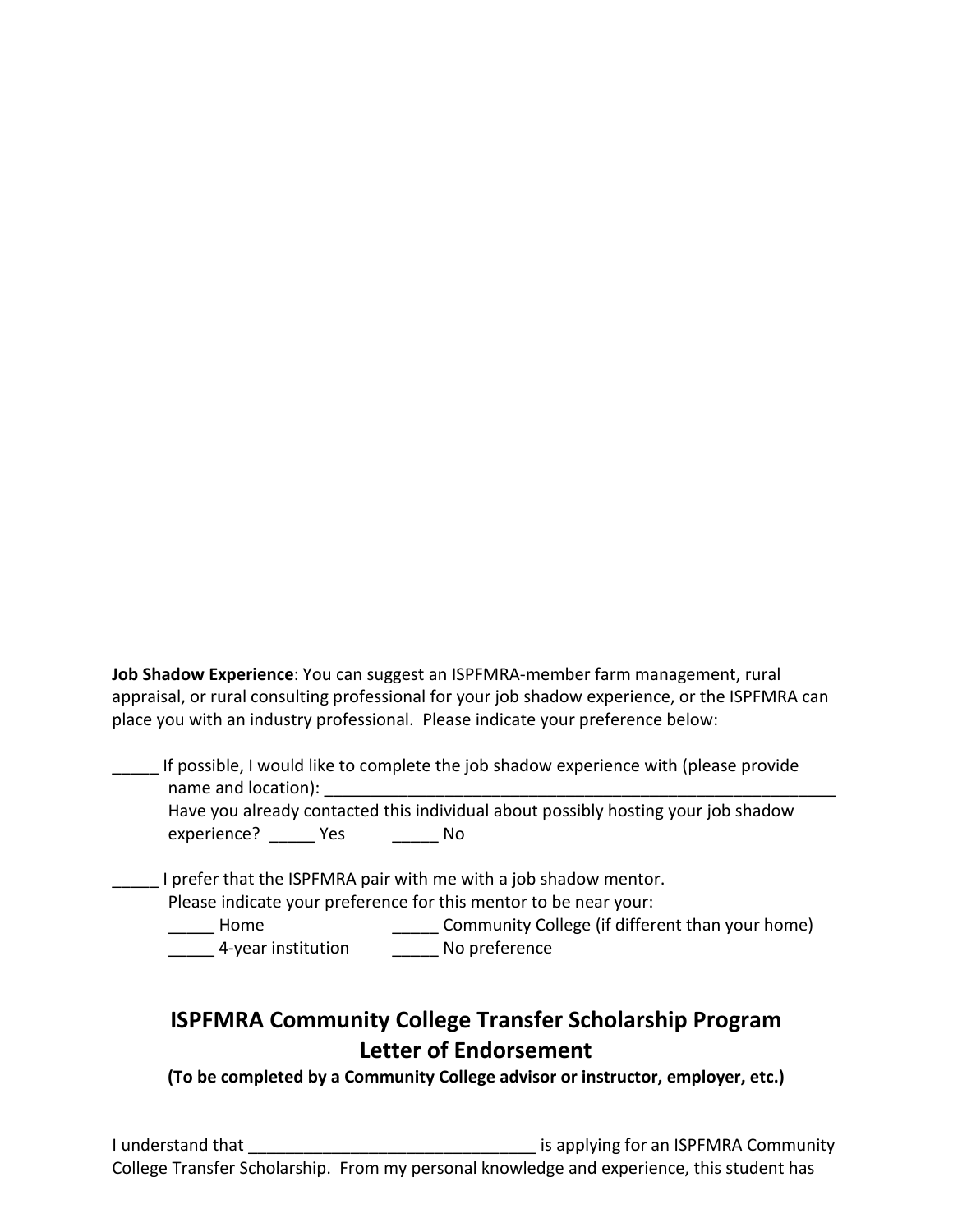the characteristics and career potential to be a worthy representative of his or her campus and community. Therefore, I endorse this student as a quality candidate to receive a scholarship.

Signature: \_\_\_\_\_\_\_\_\_\_\_\_\_\_\_\_\_\_\_\_\_\_\_\_\_\_\_\_\_\_\_\_\_\_

Title: \_\_\_\_\_\_\_\_\_\_\_\_\_\_\_\_\_\_\_\_\_\_\_\_\_\_\_\_\_\_\_\_\_\_

Relationship to the applicant: \_\_\_\_\_\_\_\_\_\_\_\_\_\_\_\_\_\_\_\_\_\_\_\_\_\_\_\_\_\_\_\_\_\_